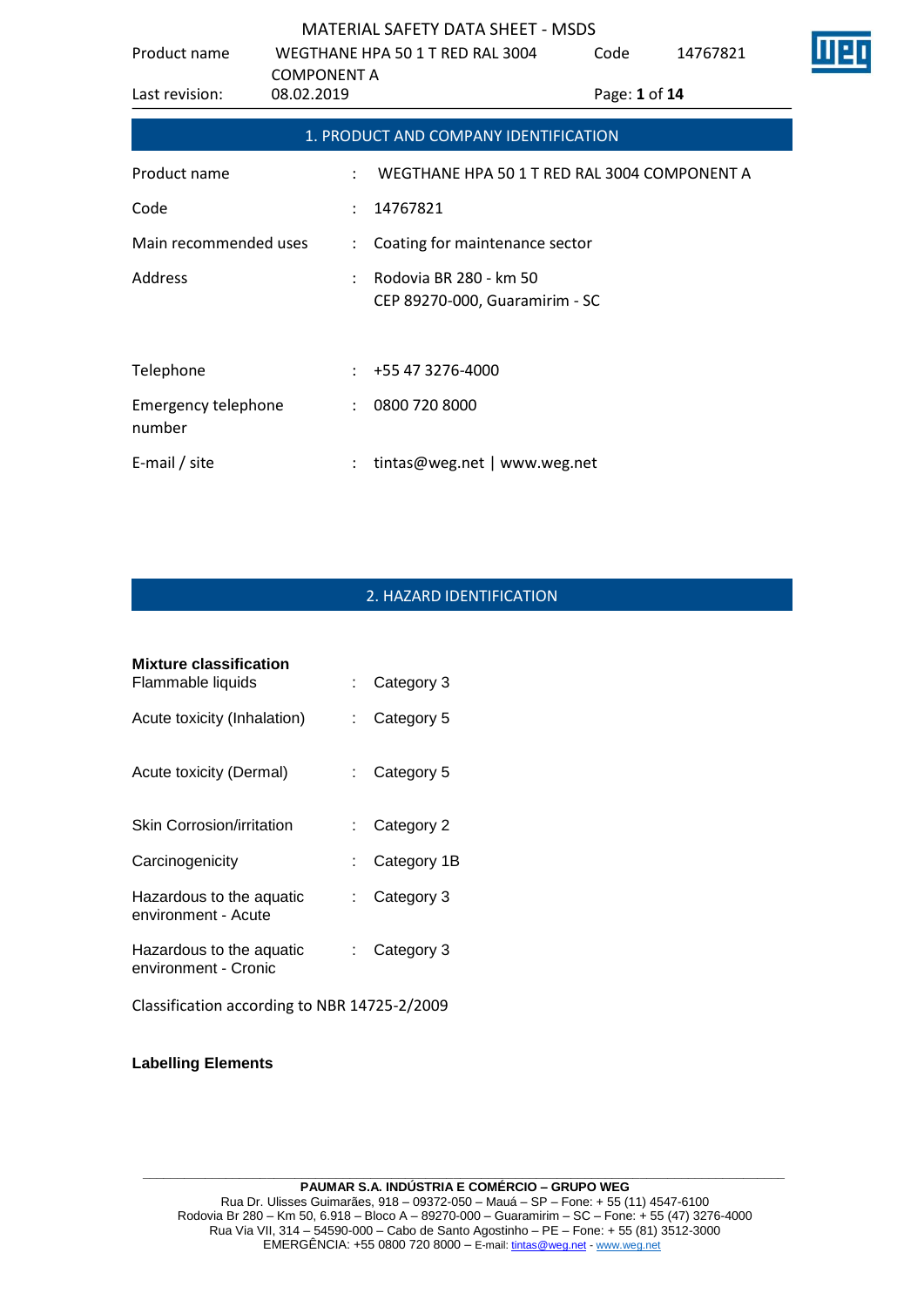| Product name           |                                  | <b>MATERIAL SAFETY DATA SHEET - MSDS</b><br>WEGTHANE HPA 50 1 T RED RAL 3004                                                                                                                                                                                            | Code          | 14767821 |  |
|------------------------|----------------------------------|-------------------------------------------------------------------------------------------------------------------------------------------------------------------------------------------------------------------------------------------------------------------------|---------------|----------|--|
| Last revision:         | <b>COMPONENT A</b><br>08.02.2019 |                                                                                                                                                                                                                                                                         | Page: 2 of 14 |          |  |
|                        |                                  |                                                                                                                                                                                                                                                                         |               |          |  |
| <b>Warning phrase</b>  |                                  | Danger                                                                                                                                                                                                                                                                  |               |          |  |
| <b>Hazard phrases</b>  |                                  | H226 Flammable liquid and vapour.<br>H333 May be harmful if inhaled.<br>H313 May be harmful in contact with skin.<br>H315 Causes skin irritation.<br>H350 May cause cancer.<br>H402 Harmful to aquatic life.<br>H412 Harmful to aquatic life with long lasting effects. |               |          |  |
| <b>Caution Phrases</b> |                                  | <b>Prevention:</b><br>P201 Obtain special instructions before use.                                                                                                                                                                                                      |               |          |  |
|                        |                                  | P202 Do not handle until all safety precautions have been read<br>and understood.                                                                                                                                                                                       |               |          |  |
|                        |                                  | P210 Keep away from heat, hot surfaces, sparks, open flames<br>and other ignition sources. No smoking.                                                                                                                                                                  |               |          |  |
|                        |                                  | P233 Keep container tightly closed.                                                                                                                                                                                                                                     |               |          |  |
|                        |                                  | P240 Ground/bond container and receiving equipment.                                                                                                                                                                                                                     |               |          |  |
|                        |                                  | <b>Reaction:</b><br>P303+P361+P353 IF ON SKIN (or hair): Take off immediately<br>all contaminated clothing. Rinse skin with water/shower.                                                                                                                               |               |          |  |
|                        |                                  | P304+P312 IF INHALED: Call a POISON CENTER or<br>doctor/physician if you feel unwell.                                                                                                                                                                                   |               |          |  |
|                        |                                  | P308+P313 IF exposed or concerned: Call a doctor.                                                                                                                                                                                                                       |               |          |  |
|                        |                                  | P362+P364 Take off contaminated clothing and wash it before<br>reuse.                                                                                                                                                                                                   |               |          |  |
|                        |                                  | P370+P378 In case of fire: Use as chapter 5 of MSDS to<br>extinguish.                                                                                                                                                                                                   |               |          |  |
|                        |                                  | Storage:<br>P403+P235 Store in a well ventilated place. Keep cool.                                                                                                                                                                                                      |               |          |  |
|                        |                                  | Treatmentand disposal of waste:<br>P501 Dispose of contents/container as chapter 13 of the<br>MSDS.                                                                                                                                                                     |               |          |  |
| <b>Other hazard</b>    |                                  | When heated above its flash point, this material will release<br>toxic vapors and flames, and can burn in open area if exposed<br>to an ignition source.                                                                                                                |               |          |  |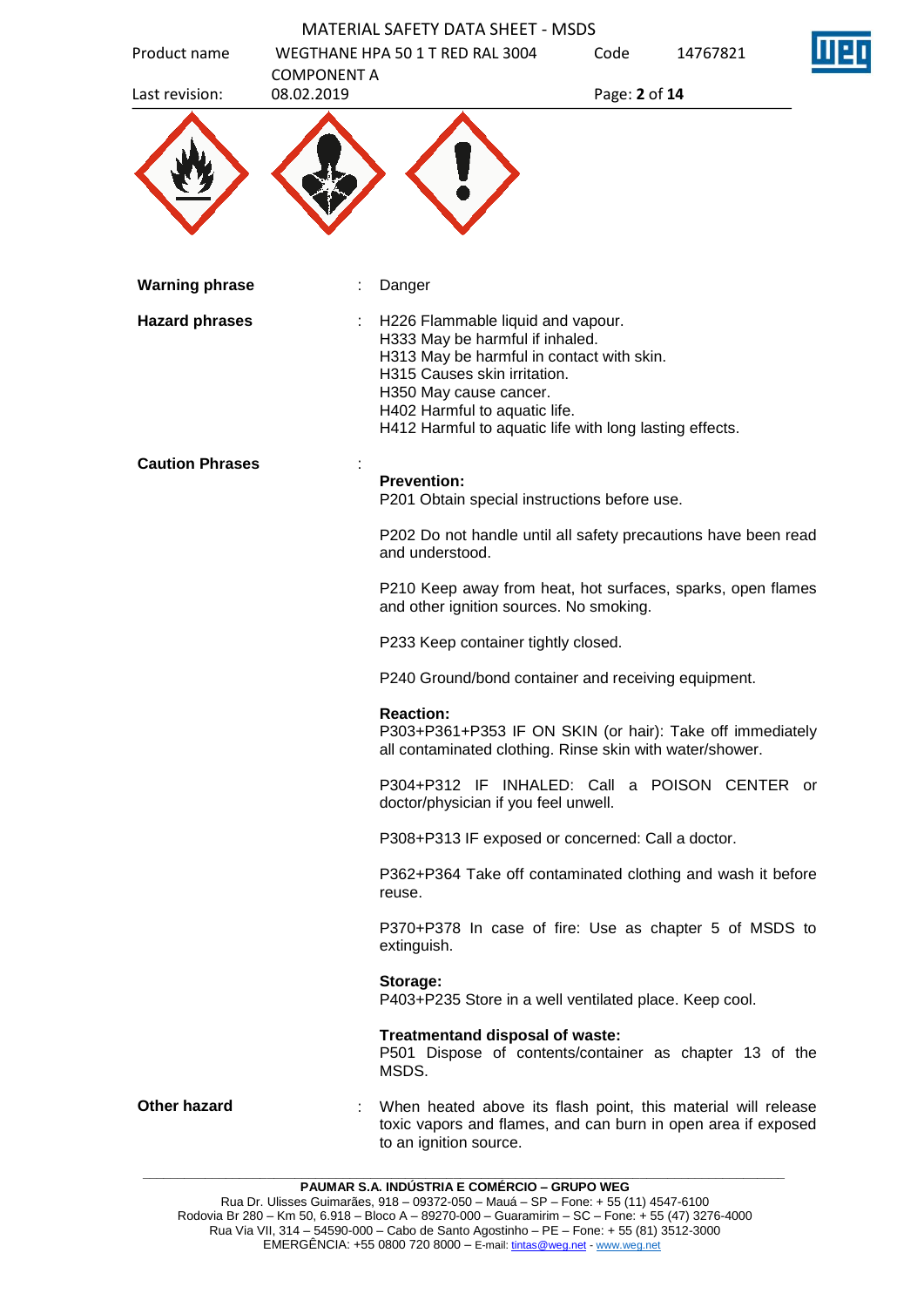## 3. COMPOSITION AND INFORMATION ABOUT THE INGRENDIENTS

## **Product type:** : : : : : : Mixture

## **Ingrendients that contribute to danger:**

| Product name         | CAS No.    | Risck classification                                                                                                                                               | Concentration [%] |
|----------------------|------------|--------------------------------------------------------------------------------------------------------------------------------------------------------------------|-------------------|
| SOLVENT XYLENE (S)   | 1330-20-7  | Flammable liquids,<br>Category 3<br>Acute toxicity Dermal,<br>Category 4<br>Acute toxicity<br>Inhalation,<br>Category 4<br>Skin Corrosion/irritation<br>Category 2 | $>= 10 - 20$      |
| C.I. PIGMENT RED 104 | 12656-85-8 | Carcinogenicity,<br>Category 1B                                                                                                                                    | $>= 0.1 - 1$      |

### 4. FIRST AID MEASURES

| <b>Inhalation</b>                                                        | : Take the victim to fresh air, keeping them rested and warm. If<br>breathing is irregular or has stopped, apply artificial<br>respiration. Do not give anything orally. Seek medical<br>assistance immediately, bringing the product label whenever<br>possible.                                                         |
|--------------------------------------------------------------------------|---------------------------------------------------------------------------------------------------------------------------------------------------------------------------------------------------------------------------------------------------------------------------------------------------------------------------|
| <b>Contact with the skin</b>                                             | : Remove the product with vegetal oil (cooking oil) and then<br>wash the skin thoroughly with plenty of water. Do not use<br>solvents or thinners. Seek medical attention in case of any<br>irritation or other symptoms.                                                                                                 |
| <b>Contact with the eyes</b>                                             | : Remove contact lenses, if wearing any. Flush the eyes with<br>running water for at least 15 minutes, holding the eyelids<br>apart. Seek medical assistance immediately, bringing the<br>product label with you.                                                                                                         |
| Ingestion                                                                | : Do not provoke vomiting. Consult with a doctor immediately.                                                                                                                                                                                                                                                             |
| <b>Most important symptoms</b><br>and effects, both acute and<br>delayed | : Headaches, dizziness, fatigue and in extreme cases, loss of<br>consciousness.                                                                                                                                                                                                                                           |
| Notes for the doctor                                                     | : Treat symptomatically. Do not induce vomiting because of risk<br>of aspiration of gastric contents into the lungs. Gastric lavage<br>is recommended when the patient ingests large quantities,<br>more than 5ml of the substance in its pure form. The toxic<br>potential of the quantity consumed must be evaluated in |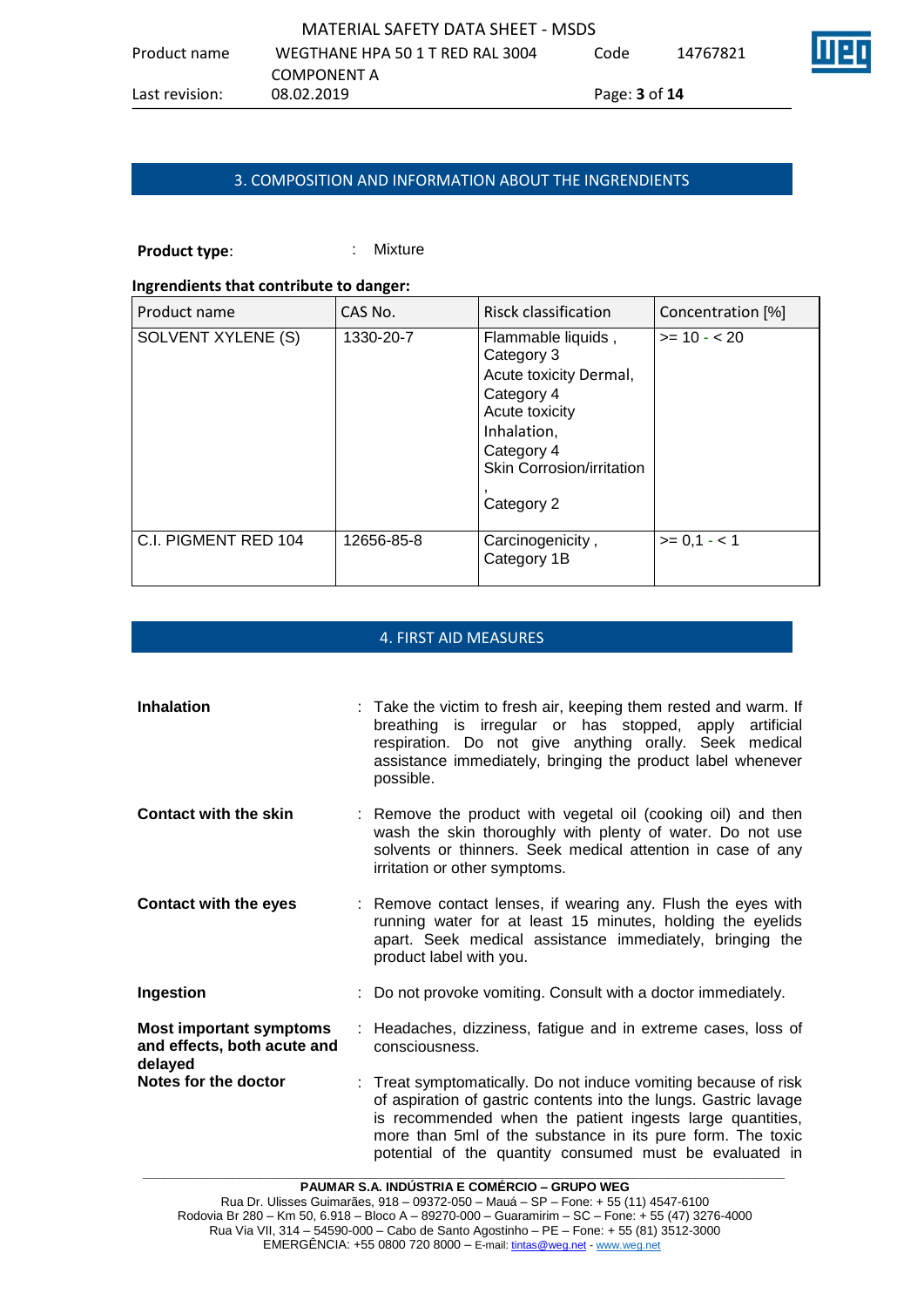| Product name   | WEGTHANE HPA 50 1 T RED RAL 3004<br><b>COMPONENT A</b>                                                                                                        | Code          | 14767821 | <u> Men</u> |
|----------------|---------------------------------------------------------------------------------------------------------------------------------------------------------------|---------------|----------|-------------|
| Last revision: | 08.02.2019                                                                                                                                                    | Page: 4 of 14 |          |             |
|                | relation to the risk of aspiration during gastric lavage.<br>Activated coal in solution could be useful. However, in some<br>cases the coal induces vomiting. |               |          |             |

## 5. FIRE-FIGHTING MEASURES

| <b>Suitable extinguishing</b><br>methods          |    | : Water in mist form<br>Carbon dioxide (CO2)<br>Foam alcohol resistent<br>Dry chemical powder                                                                                                                                                                                                                                                                                                                                                                                                                                                                                                                                                                                                                               |
|---------------------------------------------------|----|-----------------------------------------------------------------------------------------------------------------------------------------------------------------------------------------------------------------------------------------------------------------------------------------------------------------------------------------------------------------------------------------------------------------------------------------------------------------------------------------------------------------------------------------------------------------------------------------------------------------------------------------------------------------------------------------------------------------------------|
| <b>Extinguishing methods not</b><br>recommended   |    | : Direct water jet.                                                                                                                                                                                                                                                                                                                                                                                                                                                                                                                                                                                                                                                                                                         |
| <b>Specific dangers</b>                           |    | : Flammable liquid and vapour. Dangerous when exposed to<br>heat or ignition source. Exposed packaging to the fire may<br>rupture due to the increased pressure with risk of a<br>subsequent explosion. The vapours are havier than the air<br>and spread close to the ground and it can move to the ignition<br>source and provoke fire or backspace of the flames. Avoid the<br>accumulation of vapours in depressions on the ground,<br>manholes, basement etc. The vapours and/or the particles<br>finely divided (spray) may form explosive mixtures with the air.<br>In case of burning of the product, it forms carbon and nitrogen<br>compounds. The inhalation of these subproducts may cause<br>damage to health. |
| Protective measures of the<br>fire fighting team. | ÷. | The personnel involved in firefighting should wear self<br>contained breathing apparatus with positive pressure and full<br>protection clothes.                                                                                                                                                                                                                                                                                                                                                                                                                                                                                                                                                                             |
| <b>Specific methods</b>                           |    | : Evacuate and isolate the area. Approach from fire with wind at<br>your back. Fight the fire to a secure distance. Remove the<br>packaging of the product from the fire area if this can be made<br>with safety. Chill sideways with water in form of fog all the<br>closed packaging near the fire. Avoid that the resulting water<br>from fire fighting reaches drains or waterways. Use dikes to<br>contain this water and eliminate it according to environmental<br>regulations.                                                                                                                                                                                                                                      |

## 6. SPILL / LEAK CONTROL PROCEDURES

## **Personal precautions, protective equipment and emergency procedures**

**For the emergency service staff** : If specialized clothing is needed to combat the leak/spillage, Section 8 should be consulted. All precautions described in

**PAUMAR S.A. INDÚSTRIA E COMÉRCIO – GRUPO WEG** Rua Dr. Ulisses Guimarães, 918 – 09372-050 – Mauá – SP – Fone: + 55 (11) 4547-6100 Rodovia Br 280 – Km 50, 6.918 – Bloco A – 89270-000 – Guaramirim – SC – Fone: + 55 (47) 3276-4000 Rua Via VII, 314 – 54590-000 – Cabo de Santo Agostinho – PE – Fone: + 55 (81) 3512-3000 EMERGËNCIA: +55 0800 720 8000 – E-mail[: tintas@weg.net](mailto:tintas@weg.net) - [www.weg.net](http://www.weg.net/)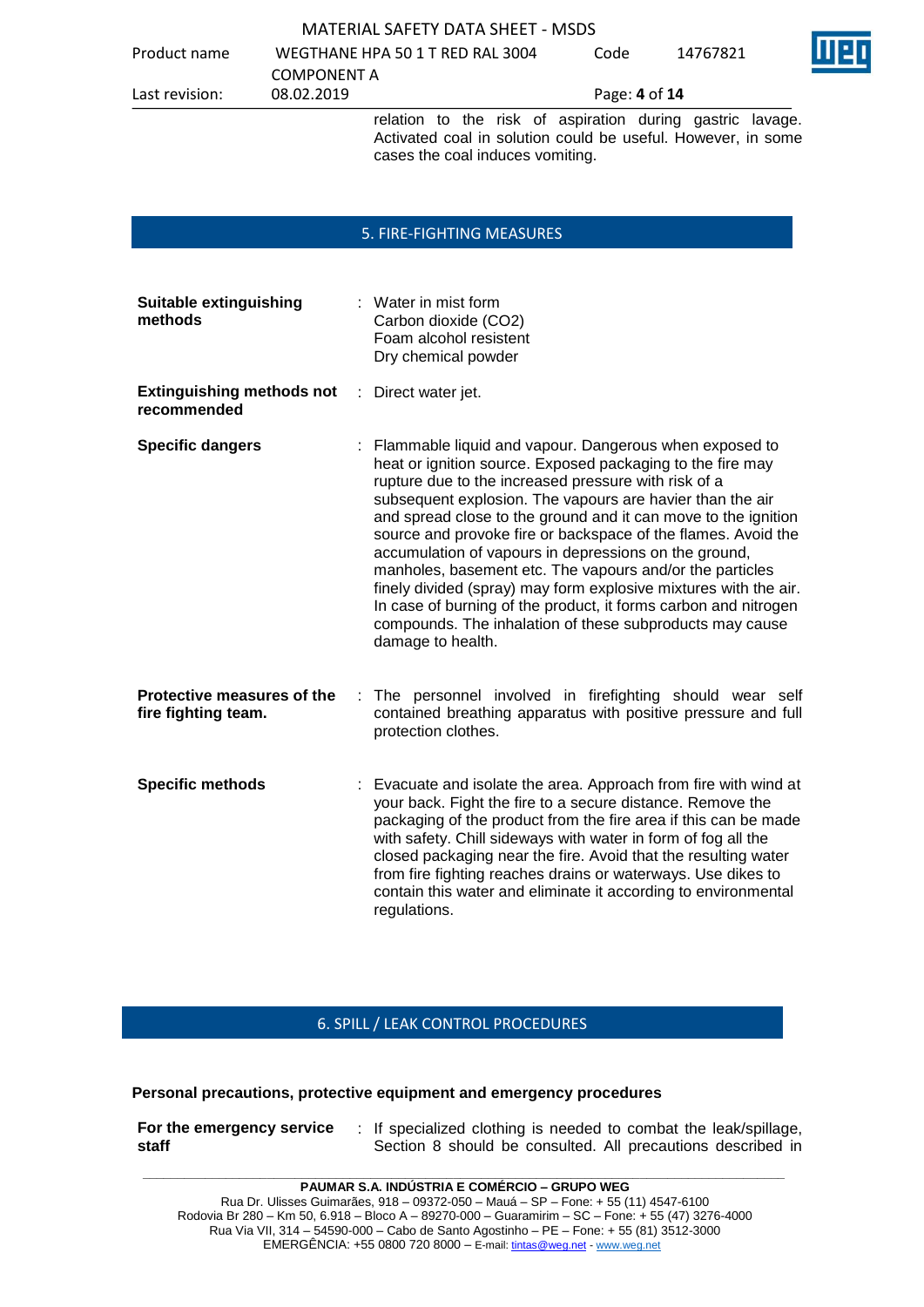|                                                         |             | MATERIAL SAFETY DATA SHEET - MSDS                                                                                                                                                                                                                                                                                                                                                                                                                                                                                                                                                                                                                                                                                                                                                  |               |          |
|---------------------------------------------------------|-------------|------------------------------------------------------------------------------------------------------------------------------------------------------------------------------------------------------------------------------------------------------------------------------------------------------------------------------------------------------------------------------------------------------------------------------------------------------------------------------------------------------------------------------------------------------------------------------------------------------------------------------------------------------------------------------------------------------------------------------------------------------------------------------------|---------------|----------|
| Product name                                            |             | WEGTHANE HPA 50 1 T RED RAL 3004                                                                                                                                                                                                                                                                                                                                                                                                                                                                                                                                                                                                                                                                                                                                                   | Code          | 14767821 |
|                                                         | COMPONENT A |                                                                                                                                                                                                                                                                                                                                                                                                                                                                                                                                                                                                                                                                                                                                                                                    |               |          |
| Last revision:                                          | 08.02.2019  |                                                                                                                                                                                                                                                                                                                                                                                                                                                                                                                                                                                                                                                                                                                                                                                    | Page: 5 of 14 |          |
|                                                         |             | the following section must be followed.                                                                                                                                                                                                                                                                                                                                                                                                                                                                                                                                                                                                                                                                                                                                            |               |          |
| For staff who are not part<br>of the emergency services |             | No action should be taken that may generate danger to<br>people without adequate training and<br>qualifications. Understand the dangers of leaked/spilled<br>products. Use appropriate personal protective equipment -<br>see section 8. Evacuate surrounding areas. Isolate area and<br>keep onlookers away. Do not touch or walk through spilled<br>material. Eliminate all sources of ignition. Avoid breathing<br>vapor or mist. Provide adequate ventilation if possible. Wear<br>appropriate respiratory mask when ventilation is inadequate.In<br>accordance with characteristics of the location and/or area<br>and in relation to the amount of spilled/leaked product,<br>additional emergency measures may be taken under the<br>supervision of a trained professional. |               |          |
| <b>Environmental precautions</b>                        |             | Prevent the product or the water used in the service reaches<br>waterways,<br>channels, drains, or galleries. In case of significant spill, retain<br>spi<br>lled liquid with inert material such as sand or earth. In<br>approprieate,<br>use absorbent materials such as sawdust, rags, vermiculites,<br>etc.                                                                                                                                                                                                                                                                                                                                                                                                                                                                    |               |          |
|                                                         |             |                                                                                                                                                                                                                                                                                                                                                                                                                                                                                                                                                                                                                                                                                                                                                                                    |               |          |

#### **Methods and materials for containment and cleaning**

**Large spills / leaks** : Understand the dangers of leaked/spilled products.Approaching the site with the wind from behind.Stop leak if this can be done safely. Prevent from entering holes / depressions in the floor. If this happens to provide ventilation. Confine the spill in a dike away from the leak point for later disposal. Remove local packaging from the spills site. Use anti sparkling tools and explosion-proof equipment to collect the product. All equipment used when handling the product must be electrically grounded. Soak up with an inert dry material (sand, vermiculite) placing the same in a suitable container for later disposal - see chapter 13.

**Small spills / leaks** : Stop the leak if this can be done safely. Cover up spillage in a tarp to prevent the spread by wind or rain. Use antifaiscantes tools and explosion-proof equipment properly grounded to collect the product. Place the material collected in dry, clean and properly identified containers. Cap the container loosened so removing them from the spill site. Avoid formation of dust. Remove the packaging from the spill site. If there is product disposal need refer to chapter 13

> Contain and collect the material of the leak with absorbent materials and non-combustible, such as sand, earth, vermiculite, calcined diatomite, etc. in a waste container in accordance with local regulations.

**\_\_\_\_\_\_\_\_\_\_\_\_\_\_\_\_\_\_\_\_\_\_\_\_\_\_\_\_\_\_\_\_\_\_\_\_\_\_\_\_\_\_\_\_\_\_\_\_\_\_\_\_\_\_\_\_\_\_\_\_\_\_\_\_\_\_\_\_\_\_\_\_\_\_\_\_\_\_\_\_\_\_\_\_\_\_\_\_\_\_\_\_\_**

EMERGÊNCIA: +55 0800 720 8000 – E-mail[: tintas@weg.net](mailto:tintas@weg.net) - [www.weg.net](http://www.weg.net/)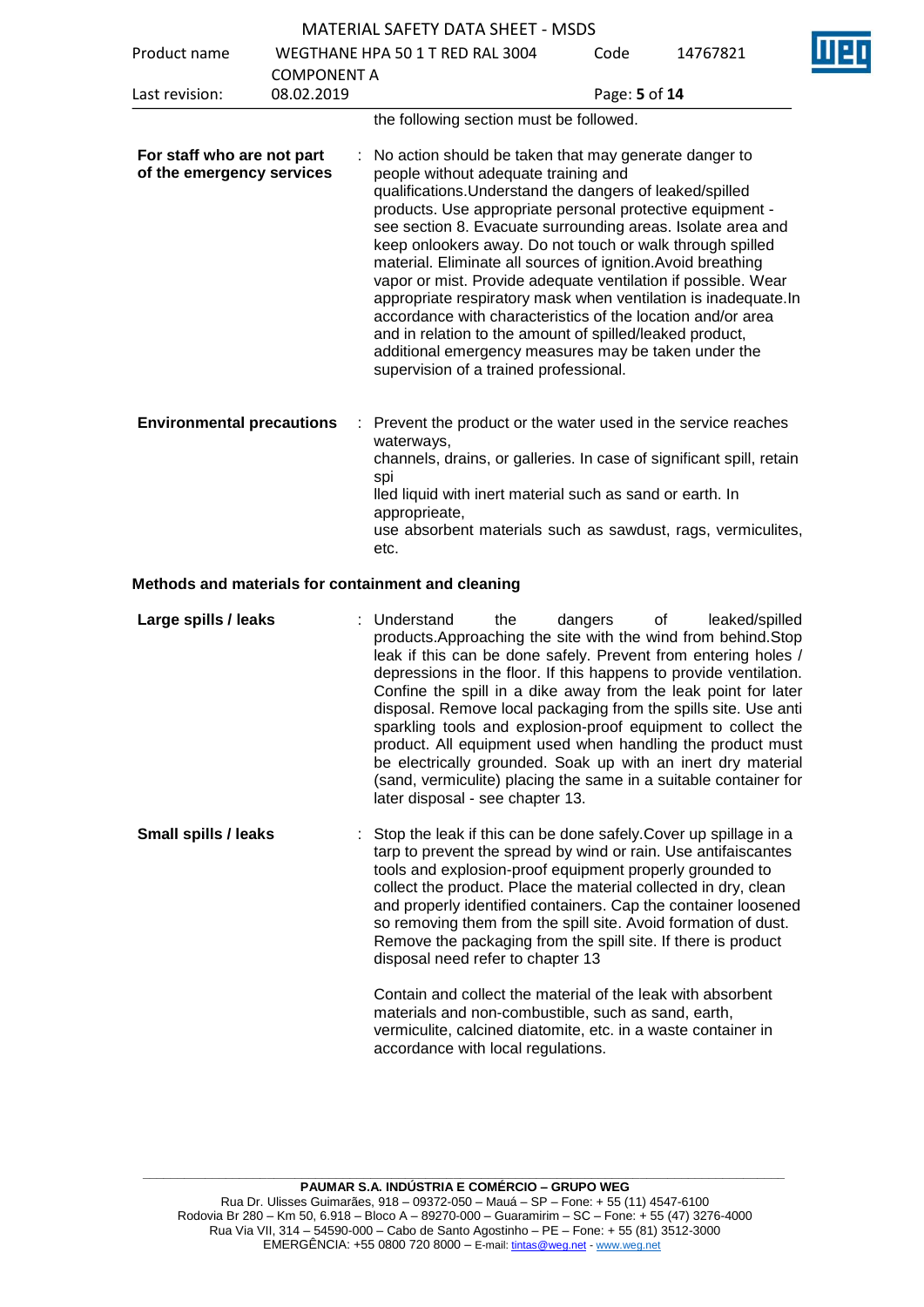|                                           |                                  | <b>MATERIAL SAFETY DATA SHEET - MSDS</b>                                                                                                                                                                                                                                                                                                                                                                                                                                                                                                                                                                                                                                                                                                                                                                                                                                                                                                                                                                                                                                                                                                                                                                                                                                                                                                                                                                                                                                                                                                                                                                                       |               |          |
|-------------------------------------------|----------------------------------|--------------------------------------------------------------------------------------------------------------------------------------------------------------------------------------------------------------------------------------------------------------------------------------------------------------------------------------------------------------------------------------------------------------------------------------------------------------------------------------------------------------------------------------------------------------------------------------------------------------------------------------------------------------------------------------------------------------------------------------------------------------------------------------------------------------------------------------------------------------------------------------------------------------------------------------------------------------------------------------------------------------------------------------------------------------------------------------------------------------------------------------------------------------------------------------------------------------------------------------------------------------------------------------------------------------------------------------------------------------------------------------------------------------------------------------------------------------------------------------------------------------------------------------------------------------------------------------------------------------------------------|---------------|----------|
| Product name                              |                                  | WEGTHANE HPA 50 1 T RED RAL 3004                                                                                                                                                                                                                                                                                                                                                                                                                                                                                                                                                                                                                                                                                                                                                                                                                                                                                                                                                                                                                                                                                                                                                                                                                                                                                                                                                                                                                                                                                                                                                                                               | Code          | 14767821 |
| Last revision:                            | <b>COMPONENT A</b><br>08.02.2019 |                                                                                                                                                                                                                                                                                                                                                                                                                                                                                                                                                                                                                                                                                                                                                                                                                                                                                                                                                                                                                                                                                                                                                                                                                                                                                                                                                                                                                                                                                                                                                                                                                                | Page: 6 of 14 |          |
|                                           |                                  | 7. HANDLING AND STORAGE                                                                                                                                                                                                                                                                                                                                                                                                                                                                                                                                                                                                                                                                                                                                                                                                                                                                                                                                                                                                                                                                                                                                                                                                                                                                                                                                                                                                                                                                                                                                                                                                        |               |          |
|                                           |                                  |                                                                                                                                                                                                                                                                                                                                                                                                                                                                                                                                                                                                                                                                                                                                                                                                                                                                                                                                                                                                                                                                                                                                                                                                                                                                                                                                                                                                                                                                                                                                                                                                                                |               |          |
|                                           |                                  |                                                                                                                                                                                                                                                                                                                                                                                                                                                                                                                                                                                                                                                                                                                                                                                                                                                                                                                                                                                                                                                                                                                                                                                                                                                                                                                                                                                                                                                                                                                                                                                                                                |               |          |
| <b>Precautions for safe handling</b>      |                                  |                                                                                                                                                                                                                                                                                                                                                                                                                                                                                                                                                                                                                                                                                                                                                                                                                                                                                                                                                                                                                                                                                                                                                                                                                                                                                                                                                                                                                                                                                                                                                                                                                                |               |          |
| <b>Instructions for safe</b><br>treatment |                                  | : Use individual protective equipment. Emergency showers and<br>eye wash basins must be installed in locations of use and<br>storage.                                                                                                                                                                                                                                                                                                                                                                                                                                                                                                                                                                                                                                                                                                                                                                                                                                                                                                                                                                                                                                                                                                                                                                                                                                                                                                                                                                                                                                                                                          |               |          |
| <b>Precautions for safe</b><br>handling   |                                  | Use appropriate personal protective equipment - see section<br>8; The product handling should occur in places with good<br>natural ventilation or with the presence of local exhaust<br>ventilation; The electrical installations must comply with the<br>International Electrical Commission Standards (IEC), ABNT<br>Standards (Brazilian Association of Technical Standards),<br>taking into account the results of the classification area study<br>for the local and/or product instalation.<br>Use anti-sparking tools when handling the product; In transfer<br>operations, metal containers must be used and all containers<br>must be properly grounded to avoid sparkling by the<br>accumulation of static energy; Handle and use away from hot<br>surfaces, sparks, open flames, and other sources of ignition.<br>Do not smoke; Do not ingest. Avoid inhalation of vapors or<br>smoke as well as avoid contact with eyes, skin and clothing;<br>Eating and drinking should be prohibited in the area where the<br>material is handled, stored and processed. Workers should<br>wash their hands before eating, drinking and smoking.<br>Remove contaminated clothing and protective equipment<br>before entering food areas; After use keep the product in its<br>original packaging, sealed; Empty containers may be<br>hazardous and should be disposed of properly. Do not reuse<br>the packaging; Emergency showers and eye washer should be<br>installed in the use and storage places.<br>Do not handle the product until you have read and understood<br>all safety precautions contained in this document. |               |          |
| <b>Fire protection</b>                    |                                  | : Only use in well-ventilated locations, to prevent accumulation<br>of vapors in explosive concentrations. All conductive elements<br>of the system, in contact with the product, must be electrically<br>grounded Keep away from heat and sources of ignition. Tools<br>that do not produce sparks should be used. Do not smoke.                                                                                                                                                                                                                                                                                                                                                                                                                                                                                                                                                                                                                                                                                                                                                                                                                                                                                                                                                                                                                                                                                                                                                                                                                                                                                              |               |          |
| <b>Storage conditions</b>                 |                                  |                                                                                                                                                                                                                                                                                                                                                                                                                                                                                                                                                                                                                                                                                                                                                                                                                                                                                                                                                                                                                                                                                                                                                                                                                                                                                                                                                                                                                                                                                                                                                                                                                                |               |          |
| Substances to be avoid                    |                                  | : Keep away from oxidising agents, strong acid solutions and<br>strong alkaline solutions.                                                                                                                                                                                                                                                                                                                                                                                                                                                                                                                                                                                                                                                                                                                                                                                                                                                                                                                                                                                                                                                                                                                                                                                                                                                                                                                                                                                                                                                                                                                                     |               |          |
| <b>Storage conditions</b>                 |                                  | : The electrical installation must comply with NEC(National<br>Electrical Code) or IEC (International Electrical Commission)<br>standards and/or those of the ABNT (Brazilian Association of<br>Technical Standards). The floor of the storage area must be<br>impermeable, non-combustible and must have ditches that<br>allow run off into the containment reservoir. Storage tanks<br>must be surrounded by embankments and have drains in case                                                                                                                                                                                                                                                                                                                                                                                                                                                                                                                                                                                                                                                                                                                                                                                                                                                                                                                                                                                                                                                                                                                                                                             |               |          |

of leakage.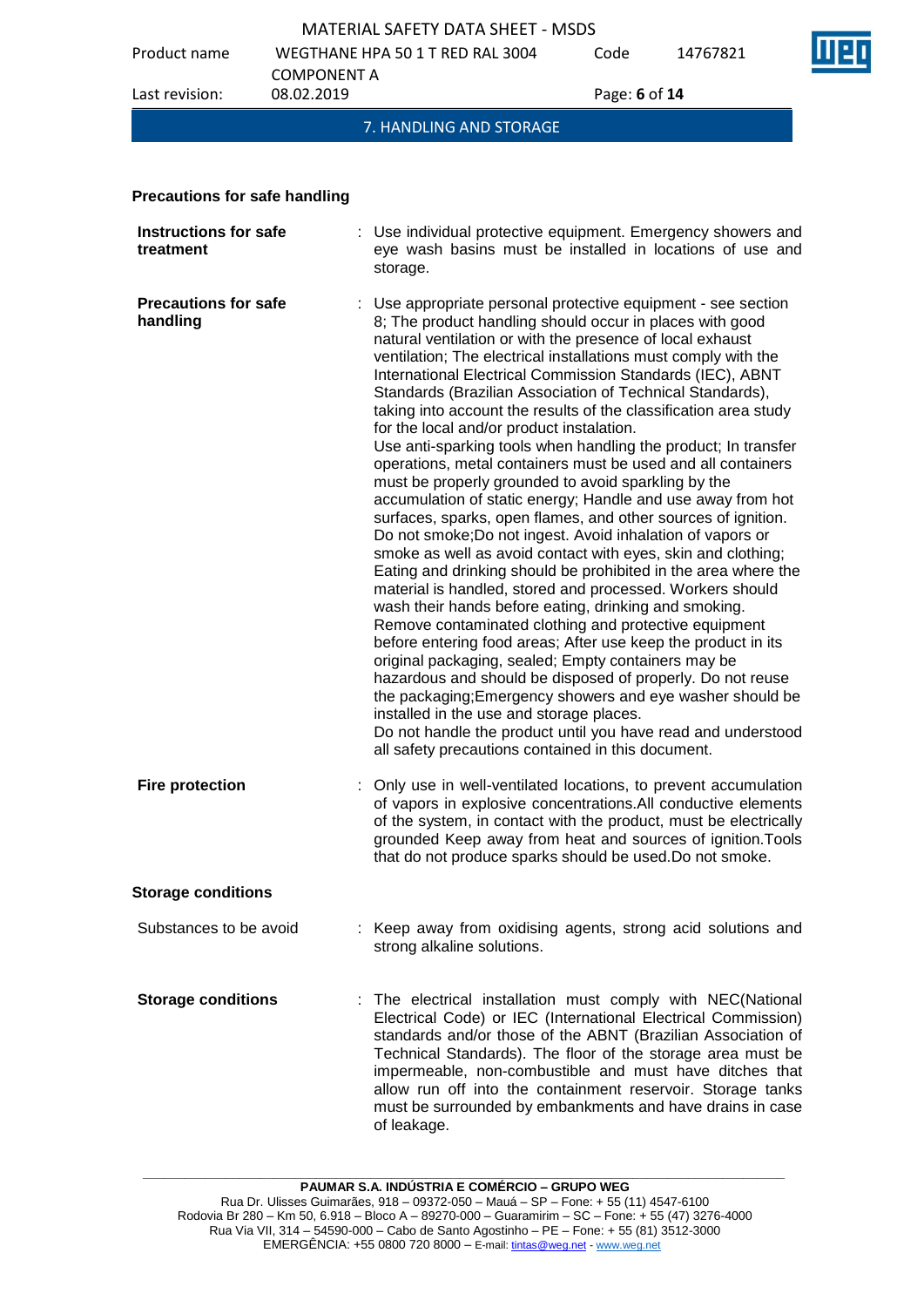| Product name                              |                                  | WEGTHANE HPA 50 1 T RED RAL 3004                                                                                                                                    | Code          | 14767821 | Ш |
|-------------------------------------------|----------------------------------|---------------------------------------------------------------------------------------------------------------------------------------------------------------------|---------------|----------|---|
| Last revision:                            | <b>COMPONENT A</b><br>08.02.2019 |                                                                                                                                                                     | Page: 7 of 14 |          |   |
| Appropriate storage<br>conditions         |                                  | : Store the material in covered, dry, well ventilated and<br>identified areasKeep out of direct sunlight. Store in a closed<br>container.                           |               |          |   |
| Inappropriate storage<br>conditions       |                                  | : Exposed to elevated temperatures, sun and rain. Close to<br>oxidizing agents. Close to food. Close to sources of heat and<br>ignition.                            |               |          |   |
| <b>Materials to avoid</b>                 |                                  | : Do not store with explosive materials, flammableand/or toxic<br>gases, oxidizing, corrosive substances, or materials that may<br>generate spontaneous combustion. |               |          |   |
| Secure packaging materials                |                                  |                                                                                                                                                                     |               |          |   |
| <b>Recommended packaging</b><br>materials | ÷                                | Amber type glass.<br>Metal packaging                                                                                                                                |               |          |   |
| Packaging materials to be<br>avoided      |                                  | : Certain plastic materials                                                                                                                                         |               |          |   |

## 8. EXPOSURE CONTROL – PERSONAL PROTECTION

The information in this chapter contain general guidelines. Chapter 1 should be consulted for any information on the recommended use of this product in different scenarios of exposure.

| <b>Engineering control</b><br>measures | Preferably use the product in adequate application cabin.<br>In case it is not possible, provide exhaustion/ventilation<br>enough to keep the concentration of the agents indicated<br>in this section under the limits of tolerance (L.T.), |
|----------------------------------------|----------------------------------------------------------------------------------------------------------------------------------------------------------------------------------------------------------------------------------------------|
|                                        | otherwise, use adequate respiratory protection equipment.<br>The engineering controls should keep the concentrations                                                                                                                         |
|                                        | of gas/vapour under the limit of LEL - Lower Explosive<br>Limit (see section 9). Use equipment explosion proof.                                                                                                                              |

#### **Control parameters**

## **Occupational Exposure Limits**

| <b>Name</b>          | CAS No.    | <b>TLV/TWA</b>                                                | <b>TLV/STEL</b>                 | <b>TLV/TETO</b> | Source                 |
|----------------------|------------|---------------------------------------------------------------|---------------------------------|-----------------|------------------------|
| SOLVENT XYLENE (S)   | 1330-20-7  | 78 ppm340<br>mg/m <sup>3100</sup><br>ppm434 mg/m <sup>3</sup> | 150 ppm651<br>ma/m <sup>3</sup> |                 | NR <sub>15</sub> ACGIH |
| C.I. PIGMENT RED 104 | 12656-85-8 |                                                               |                                 |                 |                        |

\*PPM - parts of vapour or gas per million of parts of contaminated air

\*\*MG/m<sup>3</sup> - miligrams per cubic meter of air.

#### **Personal protective equipment required**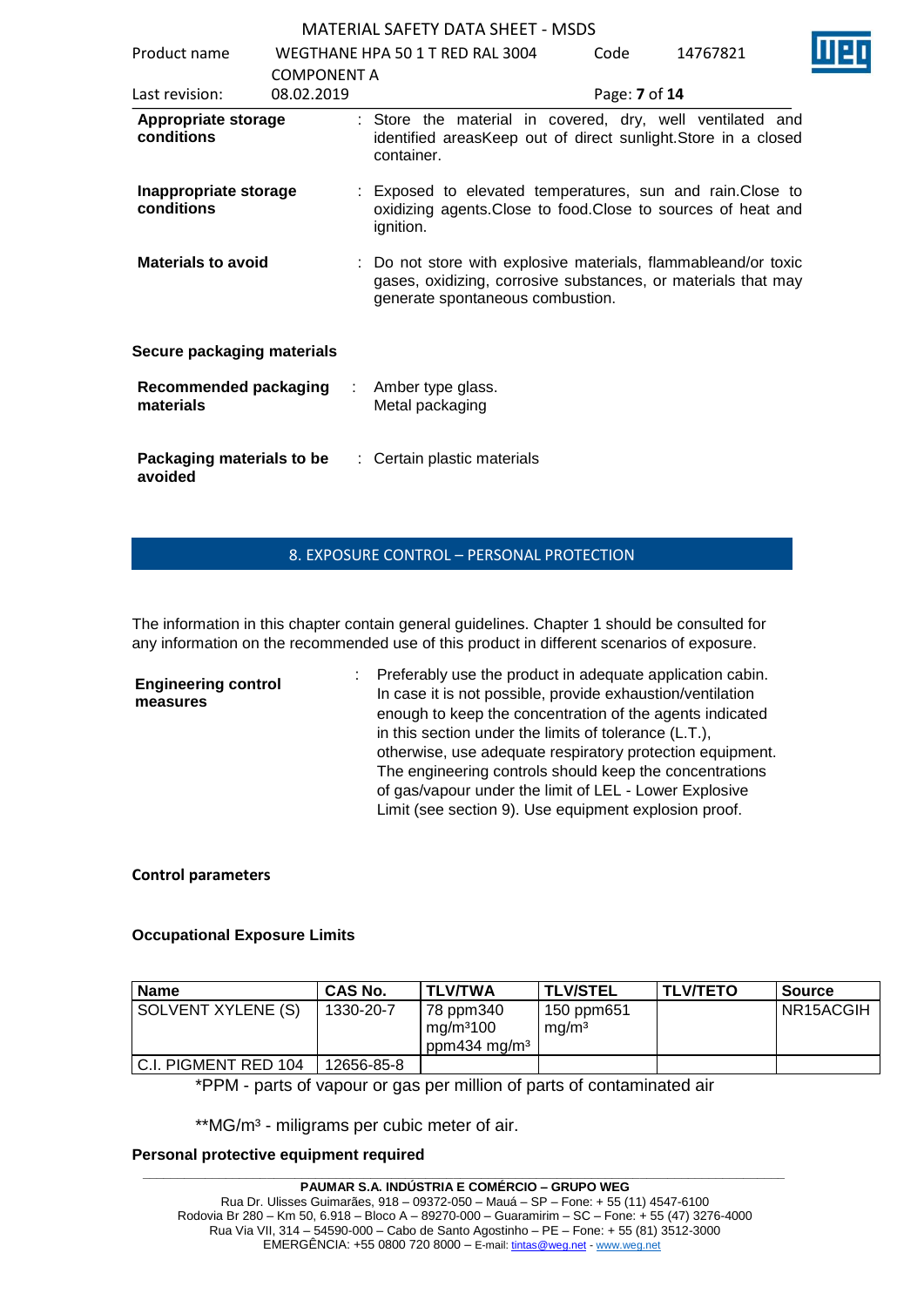| Product name                    |                                  | WEGTHANE HPA 50 1 T RED RAL 3004                                                                                                                                                                                                   | Code          | 14767821 |
|---------------------------------|----------------------------------|------------------------------------------------------------------------------------------------------------------------------------------------------------------------------------------------------------------------------------|---------------|----------|
| Last revision:                  | <b>COMPONENT A</b><br>08.02.2019 |                                                                                                                                                                                                                                    | Page: 8 of 14 |          |
| <b>Respiratory protection</b>   |                                  | : In case of the concentrations are above the indicated<br>tolerance limits, the use of appropriated mask is<br>necessary for this goal (half-face mask or full face mask<br>with filter to organic vapors and acid gases).        |               |          |
| Eye protection                  |                                  | Use hermetic goggles to protect against liquid splashes.                                                                                                                                                                           |               |          |
| <b>Body and skin protection</b> |                                  | : It is recommended the use of apron barber type to<br>protecting upper limbs, trunk and lower limbs in case of<br>splash. In case of risk of static electricity generation the<br>cloth should be antistatic, includin the apron. |               |          |

## 9. PHYSICAL AND CHEMICAL PROPERTIES

| <b>Form</b>                              |    | Liquid                          |
|------------------------------------------|----|---------------------------------|
| <b>State of matter</b>                   | t. | Liquid                          |
| Color                                    |    | Red                             |
| Odour                                    |    | <b>Distinctive</b>              |
| <b>Odour limit</b>                       |    | Not applicable                  |
| рH                                       |    | Not applicable                  |
| <b>Melting point</b>                     |    | Data not available.             |
| <b>Boiling point</b>                     |    | Data not available.             |
| <b>Flash Point (Open cup)</b>            |    | 28 °C                           |
| <b>Evaporation rate</b>                  |    | Data not available.             |
| <b>Inflammation point</b>                | t. | Method: Data not available.     |
| <b>Upper explosive limit</b>             |    | Data not available.             |
| Lower explosive limit                    |    | Data not available.             |
| Vapor pressure                           |    | Data not available.             |
| <b>Density</b>                           |    | $1,50 - 1,60$ g/cm <sup>3</sup> |
| Solubility(ies)                          |    | Water-insoluble                 |
| N-octano /water partition<br>coefficient | t. | Data not available.             |
| <b>Auto flammability</b>                 | t. | Data not available.             |
| Cinematic viscosity (25°C)               |    | $: 75 - 85$ UK                  |
| Vapor density                            |    | Data not available.             |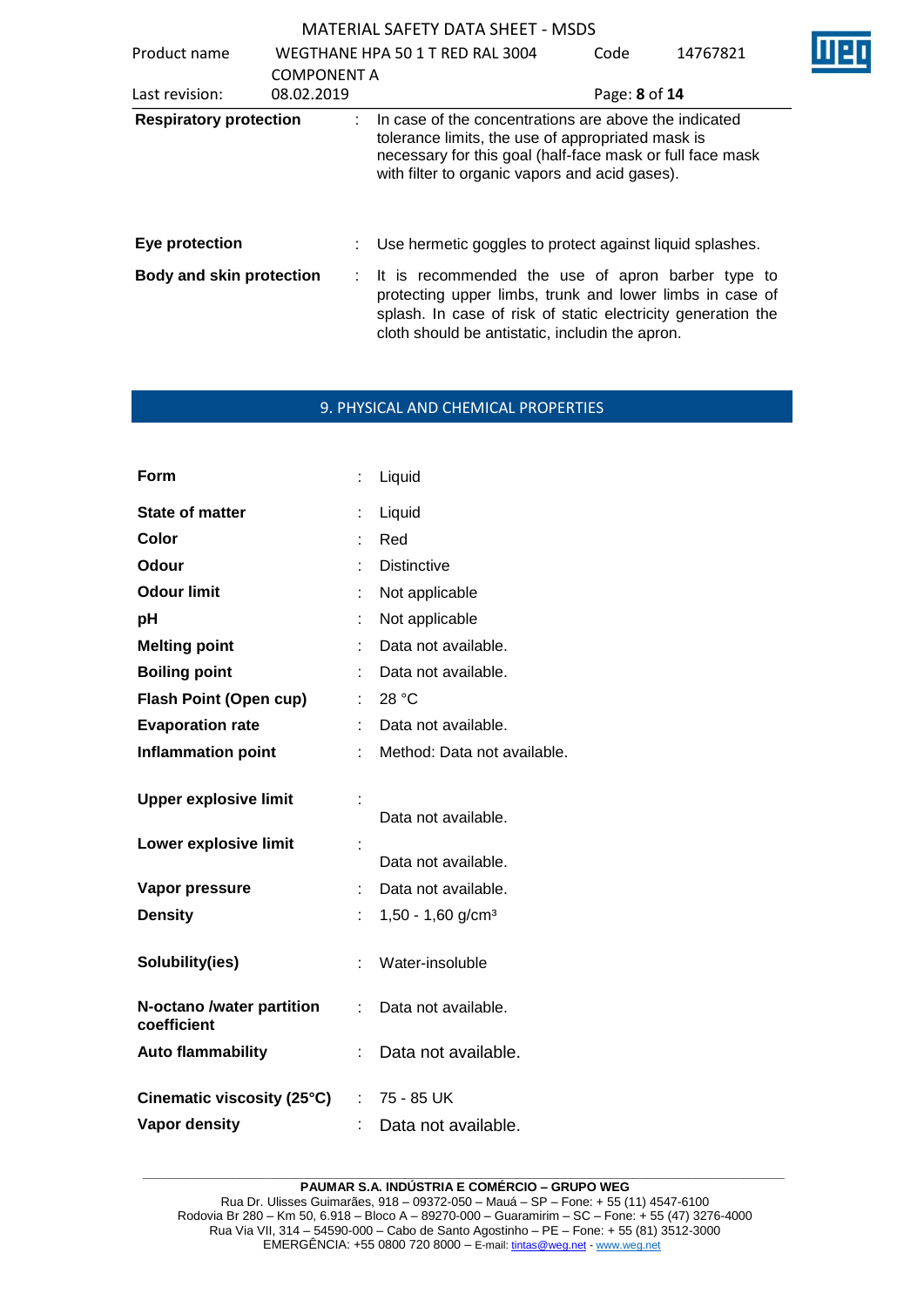| <b>MATERIAL SAFETY DATA SHEET - MSDS</b> |  |  |
|------------------------------------------|--|--|
|------------------------------------------|--|--|

Product name WEGTHANE HPA 50 1 T RED RAL 3004 COMPONENT A Code 14767821 Last revision: 08.02.2019 Page: **9** of **14**

**Decomposition temperature** :

## 10. STABILITY AND REACTIVITY

| <b>Reactivity</b>                              | Presents no reactivity at room temperature and under normal<br>conditions of use.                                                                                                                         |
|------------------------------------------------|-----------------------------------------------------------------------------------------------------------------------------------------------------------------------------------------------------------|
| <b>Chemical stability</b>                      | Stable at room temperature and under normal conditions of<br>use. Unstable at temperatures above the flash point.                                                                                         |
| <b>Possibility of dangerous</b><br>reactions   | : Presents no reactivity at room temperature and under normal<br>conditions of use.<br>None when the product is stored, applied and processed<br>correctly.                                               |
| Need to add additives and<br><b>inhibitors</b> | Not necessary.                                                                                                                                                                                            |
| <b>Conditions to avoid</b>                     | : Extreme heat and open flame.                                                                                                                                                                            |
| Incompatible materials                         | Do not store with explosive materials, flammableand/or toxic<br>gases, oxidizing, corrosive substances, or materials that may<br>generate spontaneous combustion.<br>Plastic materials soluble in Xylene. |
| Dangerous products of<br>decomposition         | : Produces noxious gases such as carbon monoxide (CO),<br>carbon dioxide (CO2) and nitrogen oxides (NOx).                                                                                                 |

## 11. TOXICOLOGICAL INFORMATION

### **Components SOLVENT XYLENE (S)**

| Acute toxicity by oral<br>use                                 | : Test species<br><b>DL50</b><br>Observations                    | Rat<br>4.300 mg/kg                             |
|---------------------------------------------------------------|------------------------------------------------------------------|------------------------------------------------|
| <b>Acute toxicity by</b><br>inhalation                        | : Test species<br><b>DL50</b><br>Observations                    | Rat<br>21,7 mg/l4 h                            |
| <b>Acute toxicity by</b><br>cutaneous use                     | : Test species<br><b>DL50</b><br>Observations                    | Rabbit<br>> 1.700 mg/kg<br>Data not available. |
| <b>Acute toxicity (other</b><br>methods of<br>administration) | : Test species<br><b>DL50</b><br>LC50<br>Non-standard unit value | Data not available.                            |

**PAUMAR S.A. INDÚSTRIA E COMÉRCIO – GRUPO WEG** Rua Dr. Ulisses Guimarães, 918 – 09372-050 – Mauá – SP – Fone: + 55 (11) 4547-6100 Rodovia Br 280 – Km 50, 6.918 – Bloco A – 89270-000 – Guaramirim – SC – Fone: + 55 (47) 3276-4000 Rua Via VII, 314 – 54590-000 – Cabo de Santo Agostinho – PE – Fone: + 55 (81) 3512-3000 EMERGËNCIA: +55 0800 720 8000 – E-mail[: tintas@weg.net](mailto:tintas@weg.net) - [www.weg.net](http://www.weg.net/)

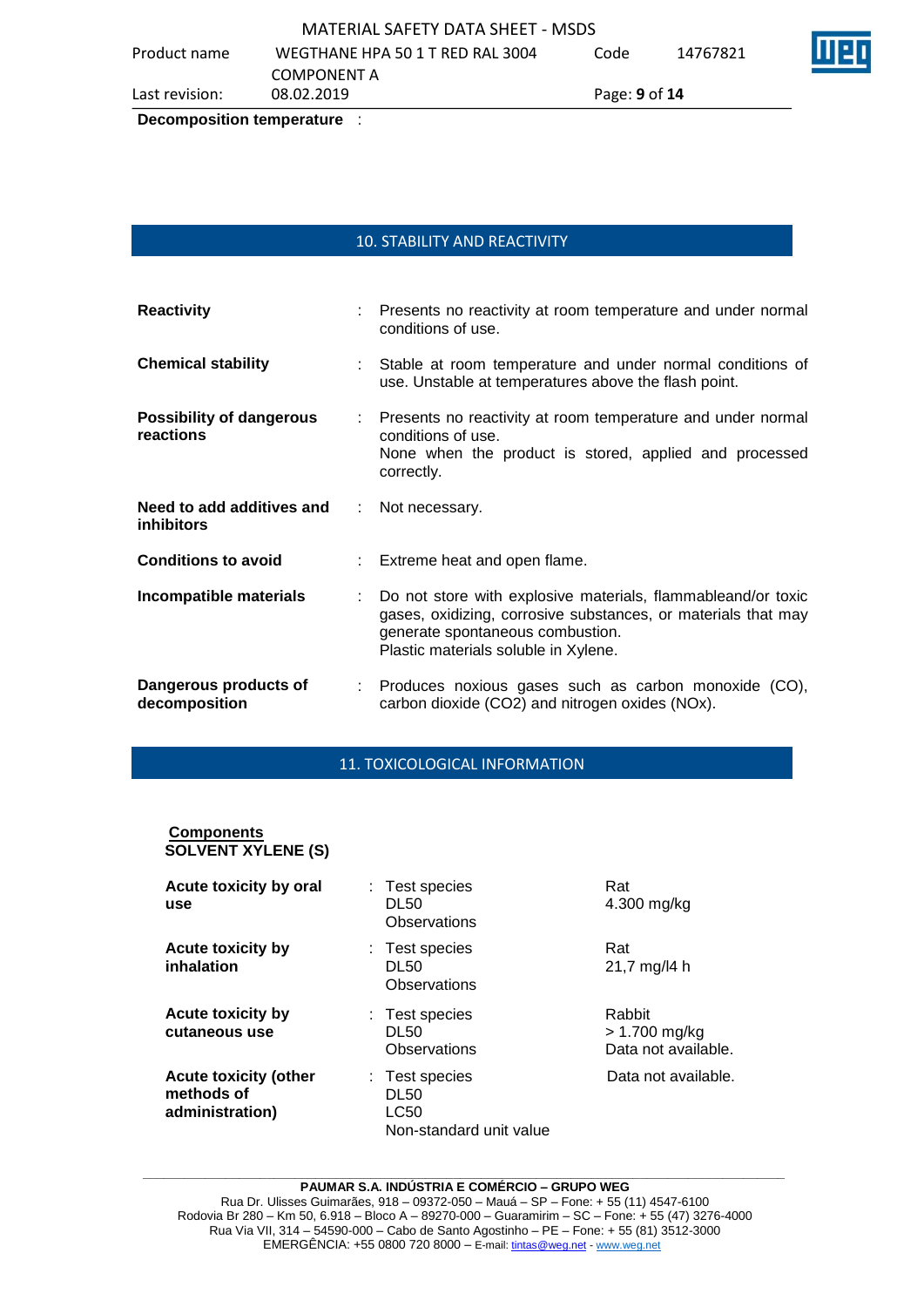| Product name                                                  |  | WEGTHANE HPA 50 1 T RED RAL 3004                                                        | Code | 14767821                                   |  |
|---------------------------------------------------------------|--|-----------------------------------------------------------------------------------------|------|--------------------------------------------|--|
| <b>COMPONENT A</b><br>08.02.2019<br>Last revision:            |  |                                                                                         |      | Page: 10 of 14                             |  |
| <b>Corrosion/irritation of</b><br>skin                        |  | $:$ Category 2                                                                          |      |                                            |  |
| Serious eye damage/eye<br><i>irritation</i>                   |  | : Data not available.                                                                   |      |                                            |  |
| <b>Respiratory or dermal</b><br>sensitivity                   |  | : Category 1                                                                            |      |                                            |  |
| <b>Mutageneses</b>                                            |  | : Data not available.                                                                   |      |                                            |  |
| Carcinogenicity                                               |  | : Data not available.                                                                   |      |                                            |  |
| <b>Toxic effects for</b><br>reproduction                      |  | : Category 1C                                                                           |      |                                            |  |
| Specific target organ<br>toxicity (STOT) - single<br>exposure |  | : Data not available.                                                                   |      |                                            |  |
| Specific target organ<br>toxicity (STOT) - repeat<br>exposure |  | : Data not available.                                                                   |      |                                            |  |
| Aspiration hazard                                             |  | : Data not available.                                                                   |      |                                            |  |
| <b>C.I. PIGMENT RED 104</b>                                   |  |                                                                                         |      |                                            |  |
| Acute toxicity by oral<br>use                                 |  | : Test species<br><b>DL50</b><br>Observations                                           |      | Data not available.                        |  |
| Acute toxicity by<br>inhalation                               |  | : Test species<br><b>DL50</b><br>Observations                                           |      | Data not available.                        |  |
| Acute toxicity by<br>cutaneous use                            |  | : Test species<br><b>DL50</b>                                                           |      |                                            |  |
| <b>Acute toxicity (other</b><br>methods of<br>administration) |  | Observations<br>: Test species<br><b>DL50</b><br><b>LC50</b><br>Non-standard unit value |      | Data not available.<br>Data not available. |  |
| <b>Corrosion/irritation of</b><br>skin                        |  | : Data not available.                                                                   |      |                                            |  |
| Serious eye damage/eye<br><b>irritation</b>                   |  | Data not available.<br>t.                                                               |      |                                            |  |
| <b>Respiratory or dermal</b><br>sensitivity                   |  | : Data not available.                                                                   |      |                                            |  |
| <b>Mutageneses</b>                                            |  | Data not available.                                                                     |      |                                            |  |
| Carcinogenicity                                               |  | : Data not available.                                                                   |      |                                            |  |
|                                                               |  |                                                                                         |      |                                            |  |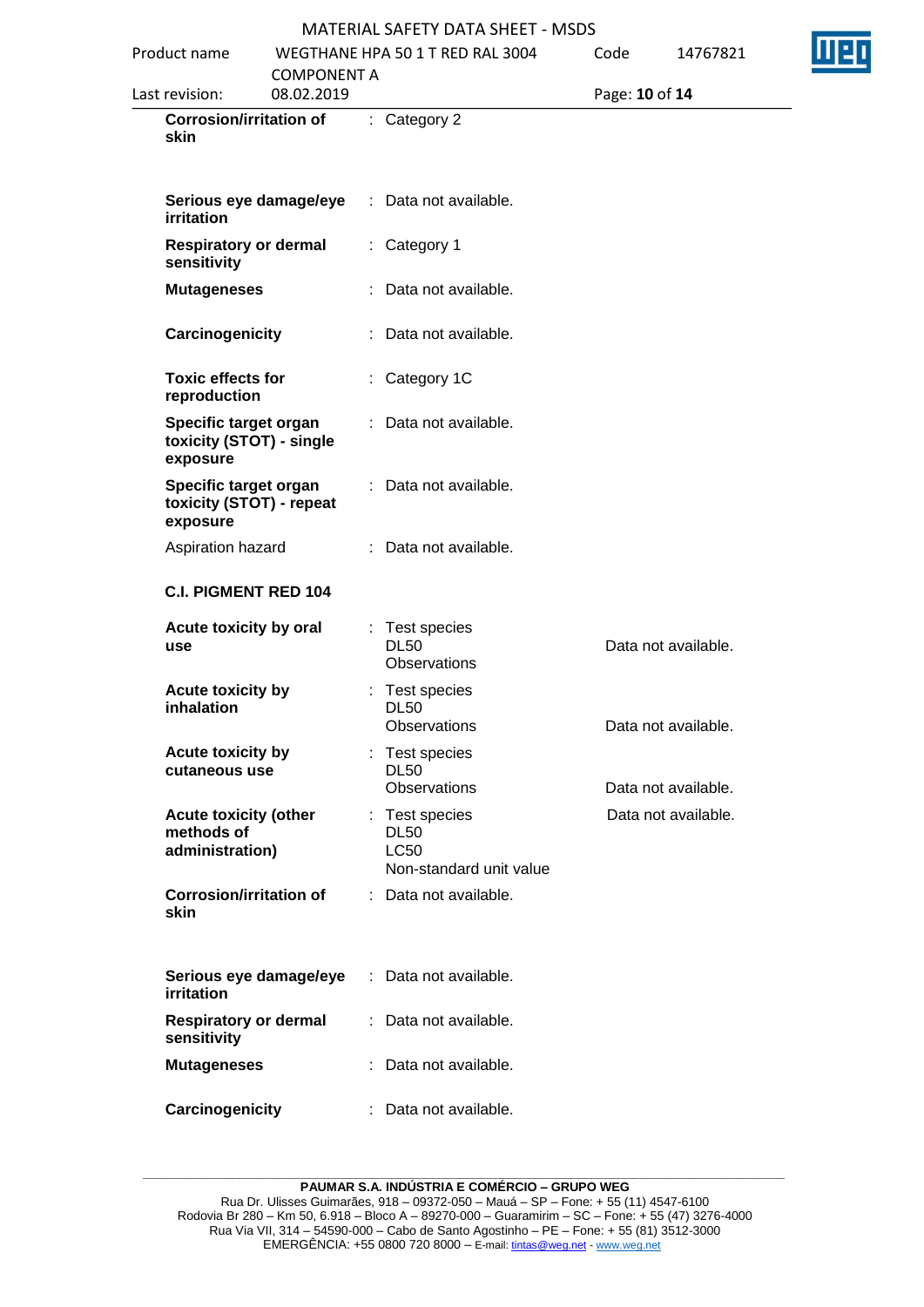| Product name                                                  | <b>COMPONENT A</b> | WEGTHANE HPA 50 1 T RED RAL 3004 | Code           | 14767821 |  |
|---------------------------------------------------------------|--------------------|----------------------------------|----------------|----------|--|
| Last revision:                                                | 08.02.2019         |                                  | Page: 11 of 14 |          |  |
| <b>Toxic effects for</b><br>reproduction                      |                    | : Data not available.            |                |          |  |
| Specific target organ<br>toxicity (STOT) - single<br>exposure |                    | : Data not available.            |                |          |  |
| Specific target organ<br>toxicity (STOT) - repeat<br>exposure |                    | : Data not available.            |                |          |  |
| Aspiration hazard                                             |                    | : Data not available.            |                |          |  |

Not classified in terms of toxicity based on the data available.

### 12. ECOLOGICAL INFORMATION

| Stability in soil                          | : The product easily infiltrates into the soil                                            |
|--------------------------------------------|-------------------------------------------------------------------------------------------|
| <b>Other toxicological</b><br>observations | Data not available.                                                                       |
| <b>Ecotoxicity</b>                         | : Contaminates the ground water.<br>Detrimental to the fauna<br>Detrimental to the flora. |

### 13. DIOSPOSAL AND TREATMENT CONSIDERATIONS

#### **Recommended methods for final disposal**

| <b>Product</b><br><b>Product</b> | Class I Waste - Dispose of in industrial landfill or a facility<br>authorized for recycling in accordance with federal, stateor<br>local regulations<br>Class I Waste - Dispose of in industrial landfill or a facility<br>authorized for recycling in accordance with federal, stateor<br>local regulations |
|----------------------------------|--------------------------------------------------------------------------------------------------------------------------------------------------------------------------------------------------------------------------------------------------------------------------------------------------------------|
| Waste                            | : Class I Waste - Dispose of in industrial landfill or a facility<br>authorized for recycling in accordance with federal, stateor<br>local regulations                                                                                                                                                       |
| Waste                            | Class I Waste - Dispose of in industrial landfill or a facility<br>authorized for recycling in accordance with federal, stateor<br>local regulations                                                                                                                                                         |
| Used packaging                   | Clean packaging should be sent for recycling. Packaging with<br>class I waste should be disposed of in industrial landfill or a<br>facility authorized for recycling in accordance with federal,<br>state or local regulations.                                                                              |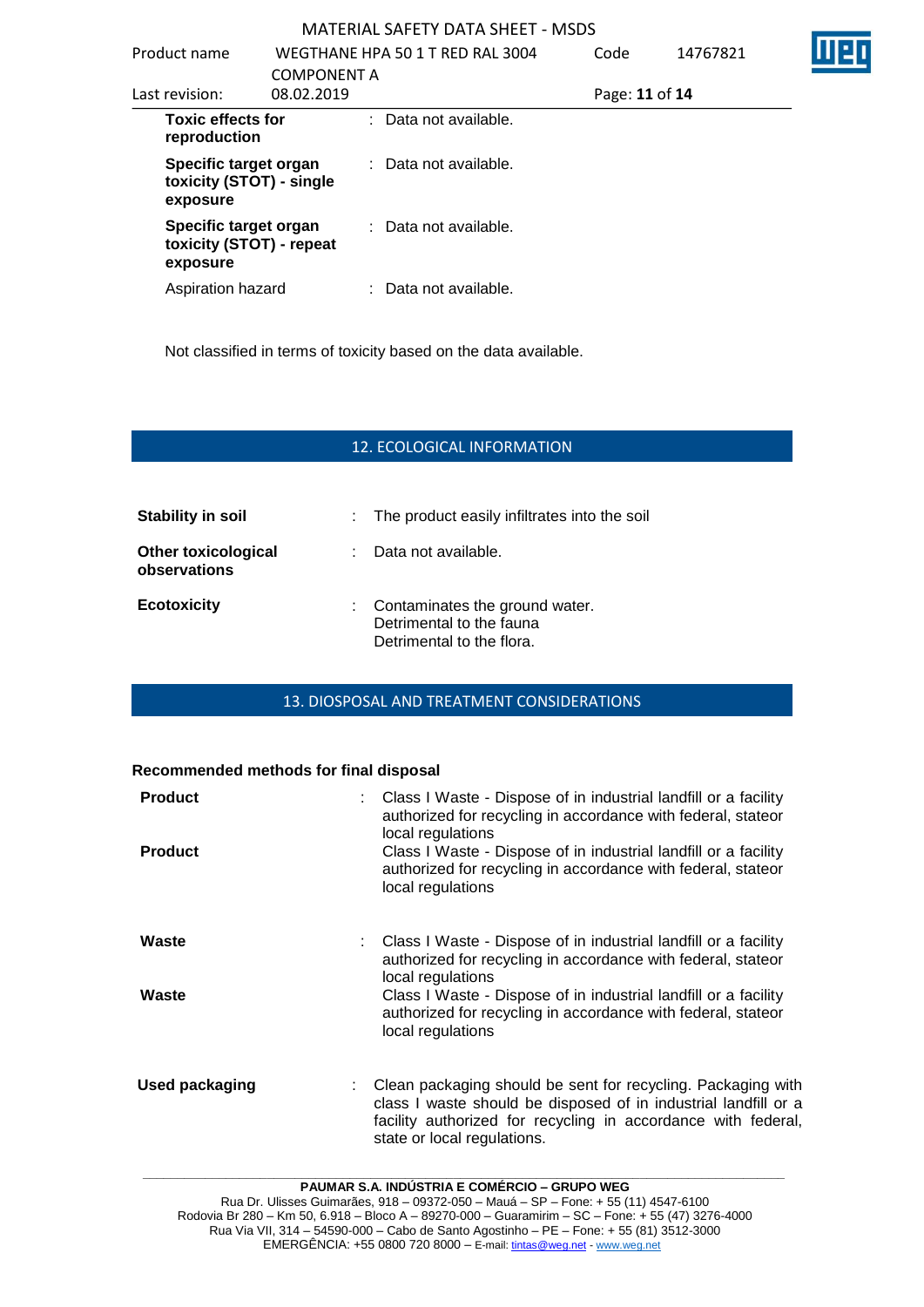| Product name   | COMPONENT A | WEGTHANE HPA 50 1 T RED RAL 3004                             | Code                         | 14767821 | HI E |
|----------------|-------------|--------------------------------------------------------------|------------------------------|----------|------|
| Last revision: | 08.02.2019  |                                                              | Page: <b>12</b> of <b>14</b> |          |      |
|                |             | Clean packaging should be sent for recycling. Packaging with |                              |          |      |

class I waste should be disposed of in industrial landfill or a facility authorized for recycling in accordance with federal, state or local regulations.

#### 14. TRANSPORTATION INFORMATION

| fLand | <b>ONU</b>                       | : 1263                                                                                                                          |
|-------|----------------------------------|---------------------------------------------------------------------------------------------------------------------------------|
|       | Class of risk                    | : 3                                                                                                                             |
|       | <b>Risk number</b>               | : 30                                                                                                                            |
|       | Packaging group                  | $\therefore$ $\blacksquare$                                                                                                     |
|       | <b>Name</b>                      | Paint (including coats, lacquers, enamels, colorant, gum-<br>lacquers, varnishes, polishes, liquid fillers and liquid lacquers) |
|       |                                  |                                                                                                                                 |
|       | <b>Shipping</b><br><b>ONU</b>    | : 1263                                                                                                                          |
|       | Class of risk                    | $\therefore$ 3                                                                                                                  |
|       | Packaging group                  | : III                                                                                                                           |
|       | <b>EmS</b>                       | F-E                                                                                                                             |
|       | <b>MFAG</b>                      | 310                                                                                                                             |
|       | Appropriate name for<br>dispatch | Paint (including coats, lacquers, enamels, colorant, gum-<br>lacquers, varnishes, polishes, liquid fillers and liquid lacquers) |
|       | Air transport                    |                                                                                                                                 |
|       | <b>ONU</b>                       | : 1263                                                                                                                          |
|       | <b>Class of risk</b>             | $\therefore$ 3                                                                                                                  |
|       | Packaging group                  | : III                                                                                                                           |
|       | Appropriate name for<br>dispatch | Paint (including coats, lacquers, enamels, colorant, gum-<br>lacquers, varnishes, polishes, liquid fillers and liquid lacquers) |

## 15. REGULATORY INFORMATION

This MSDS (Material Safety Data Sheet) was generated according to the criteria of NBR 14725/2014. (Brazilian standard that defines the GHS).

|                   | Specific Regulations for the   Federal Decree No. 2657, July 3rd, 1998. |
|-------------------|-------------------------------------------------------------------------|
| Chemical Product. | Ordinance No. 229, May 24th, 2011 - Changes to Regulatory               |

**\_\_\_\_\_\_\_\_\_\_\_\_\_\_\_\_\_\_\_\_\_\_\_\_\_\_\_\_\_\_\_\_\_\_\_\_\_\_\_\_\_\_\_\_\_\_\_\_\_\_\_\_\_\_\_\_\_\_\_\_\_\_\_\_\_\_\_\_\_\_\_\_\_\_\_\_\_\_\_\_\_\_\_\_\_\_\_\_\_\_\_\_\_**

**PAUMAR S.A. INDÚSTRIA E COMÉRCIO – GRUPO WEG** Rua Dr. Ulisses Guimarães, 918 – 09372-050 – Mauá – SP – Fone: + 55 (11) 4547-6100 Rodovia Br 280 – Km 50, 6.918 – Bloco A – 89270-000 – Guaramirim – SC – Fone: + 55 (47) 3276-4000 Rua Via VII, 314 – 54590-000 – Cabo de Santo Agostinho – PE – Fone: + 55 (81) 3512-3000 EMERGÊNCIA: +55 0800 720 8000 – E-mail[: tintas@weg.net](mailto:tintas@weg.net) - [www.weg.net](http://www.weg.net/)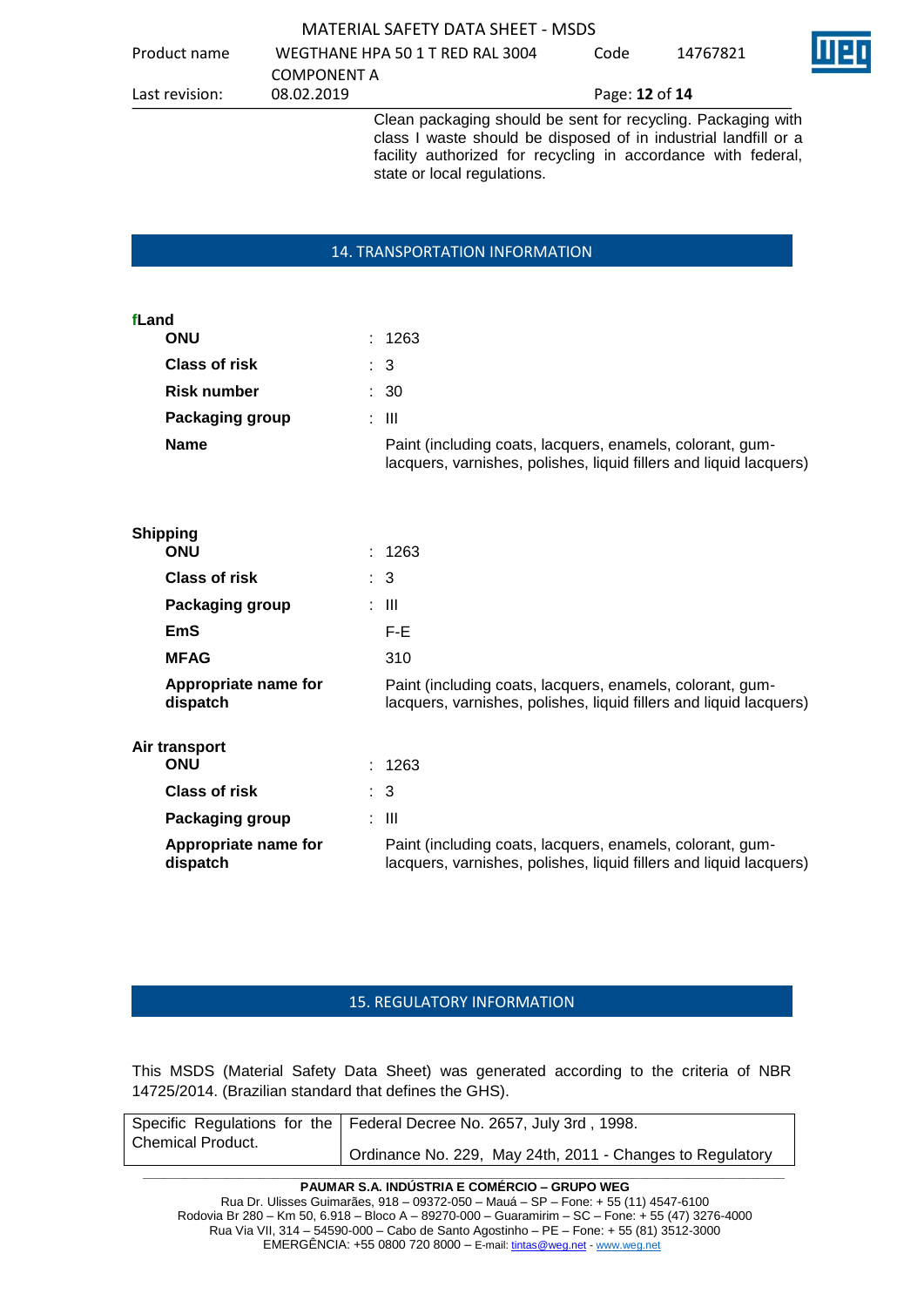| Product name   | WEGTHANE HPA 50 1 T RED RAL 3004<br><b>COMPONENT A</b><br>08.02.2019 |                                                                  | Code           | 14767821 |  |
|----------------|----------------------------------------------------------------------|------------------------------------------------------------------|----------------|----------|--|
| Last revision: |                                                                      |                                                                  | Page: 13 of 14 |          |  |
|                |                                                                      | Standard No. 26.                                                 |                |          |  |
|                |                                                                      | ABNT NBR 14725: 2014 - valid from 19/12/2014 -                   |                |          |  |
|                |                                                                      | Amendment 1 (19/11/2014).                                        |                |          |  |
|                |                                                                      | Law No. 12305, August 2nd 2010 (Solid Waste National<br>Policy). |                |          |  |
|                |                                                                      | Decree No. 7404, December 23rd, 2010.                            |                |          |  |
|                |                                                                      | Resolution ANTT N° 5.232, December 14th 2016.                    |                |          |  |

## 16. ADDITIONAL INFORMATION

#### **Acronyms Used:**

**Legenda:**

| <b>CAS</b>      | <b>Chemical Abstract Service</b>                          |  |  |  |  |
|-----------------|-----------------------------------------------------------|--|--|--|--|
| VO              | <b>Organic Vapors</b>                                     |  |  |  |  |
| <b>NEC</b>      | National Eletrical code/Código Nacional de Eletricidade   |  |  |  |  |
| IEC:            | <b>International Eletrical Commision</b>                  |  |  |  |  |
| <b>ABNT</b>     | <b>Brazilian Association of Technical Standards</b>       |  |  |  |  |
| <b>ACGIH</b>    | American Conference of Governmental Industrial Hygienists |  |  |  |  |
| <b>TLV</b>      | <b>Threshold Limit Values</b>                             |  |  |  |  |
| <b>TLV/TWA</b>  | <b>Time Weighted Average</b>                              |  |  |  |  |
| <b>TLV/STEL</b> | Short Term Exposure Limit                                 |  |  |  |  |
| TLC/C:          | Tolerance Limit - Ceiling Value                           |  |  |  |  |
| EPI:            | Individual Protective Equipment                           |  |  |  |  |
| <b>CA</b>       | <b>Approval Certificate</b>                               |  |  |  |  |
| <b>PPRA</b>     | <b>Environmental Risk Prevention Program</b>              |  |  |  |  |
| <b>NR</b>       | <b>Regulatory Standard</b>                                |  |  |  |  |
| <b>NFPA</b>     | <b>National Fire Protection Agency</b>                    |  |  |  |  |
| mmHg            | Millimeters of mercury - pressure unit                    |  |  |  |  |
| <b>DL50</b>     | Lethal Dose average                                       |  |  |  |  |
| <b>CL50</b>     | Lethal Concentration average                              |  |  |  |  |
| ppm             | Parts per million                                         |  |  |  |  |
| N.d             | Not available                                             |  |  |  |  |
| $A + B$         | Viscosity of the mixture of component A + component B     |  |  |  |  |

Important information, but not specifically described in the previous sections: This MSDS was prepared based on current knowledge about the handling of the product under normal conditions of use, according to the application specified on the packaging and

**\_\_\_\_\_\_\_\_\_\_\_\_\_\_\_\_\_\_\_\_\_\_\_\_\_\_\_\_\_\_\_\_\_\_\_\_\_\_\_\_\_\_\_\_\_\_\_\_\_\_\_\_\_\_\_\_\_\_\_\_\_\_\_\_\_\_\_\_\_\_\_\_\_\_\_\_\_\_\_\_\_\_\_\_\_\_\_\_\_\_\_\_\_**

**PAUMAR S.A. INDÚSTRIA E COMÉRCIO – GRUPO WEG** Rua Dr. Ulisses Guimarães, 918 – 09372-050 – Mauá – SP – Fone: + 55 (11) 4547-6100 Rodovia Br 280 – Km 50, 6.918 – Bloco A – 89270-000 – Guaramirim – SC – Fone: + 55 (47) 3276-4000 Rua Via VII, 314 – 54590-000 – Cabo de Santo Agostinho – PE – Fone: + 55 (81) 3512-3000 EMERGÊNCIA: +55 0800 720 8000 – E-mail[: tintas@weg.net](mailto:tintas@weg.net) - [www.weg.net](http://www.weg.net/)